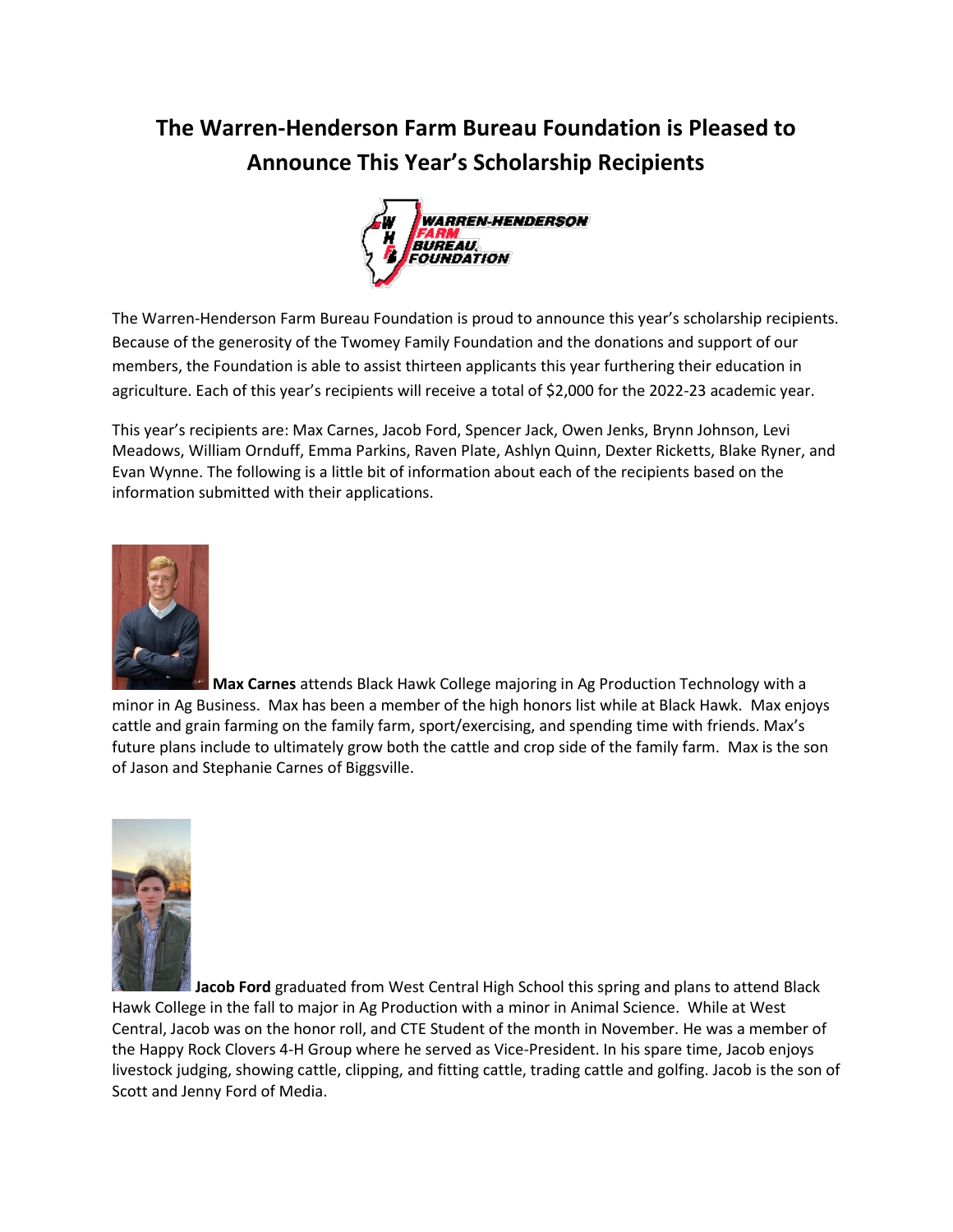

**Spencer Jack** attends Black Hawk College majoring in Ag Transfer. While at

Black Hawk he has been a part of the Livestock Judging team. In his spare time, Spencer enjoys fishing, shooting, as well as toying with vehicles. In the future, Spencer plans to become a part of swine production after receiving his bachelor's degree. Spencer is the son of David Jack & Amanda Jack of Stronghurst.



**Owen Jenks** attends Iowa State University. Owen will major in Agricultural Studies. While attending Iowa State, Owen has been involved in several organizations including the treasurer of the Iowa State Agricultural Marketing and Management Organization. He is also the CALS Council Representative for the Farmhouse Fraternity. In his spare time, Owen enjoys using drones for ag, and spending time on the lake. In the future, Owen plans to remain in the agricultural industry. His main goal is to join the family farming operation and become the  $7<sup>th</sup>$  generation. Owen is the son of Andy and Jackie Jenks of Monmouth.



**Brynn Johnson** graduated from home school this spring and plans to attend Western Illinois University in the fall to major in Agriculture Science. Brynn was a member of the Raritan Explorers 4-H Club and received numerous awards. In her spare time, she likes to bake, and enjoys raising poultry. She currently works part time at the Roseville Veterinary Service as a veterinary assistant. Brynn's future plans include pursuing a degree in agriculture with the hopes of opening the door to just the right fit thru her college courses and experiences. Brynn is the daughter of Brian Johnson and Amy Nimrick-Johnson of Smithshire.



**Levi Meadows** attended Black Hawk College but will transfer to Western Illinois University in the fall to major in Ag Business. While at Black Hawk, Levi has been involved with the Black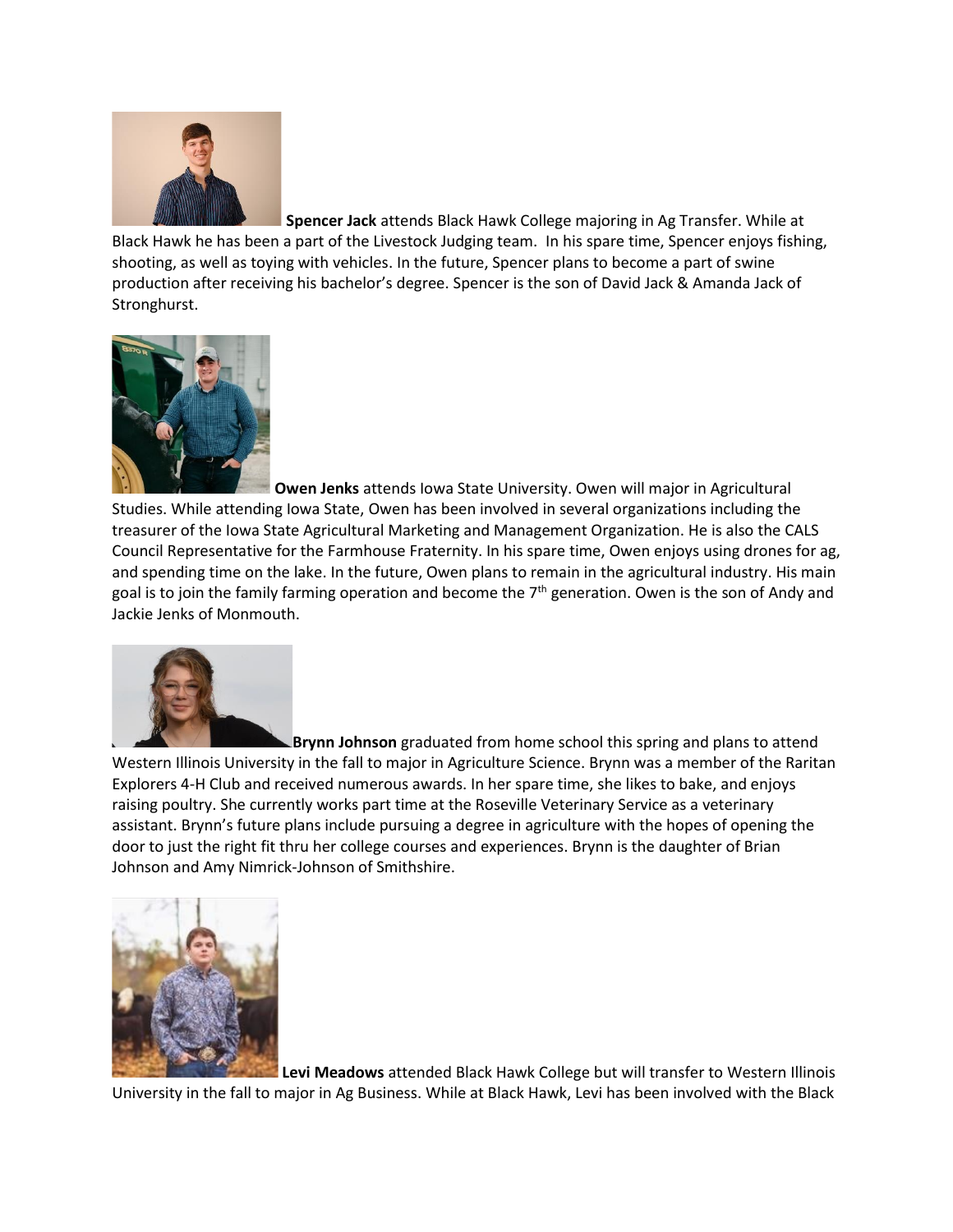Hawk East Collegiate judging team. In his spare time, he likes hunting, fishing, and has a deep love for cattle shows and the livestock industry. Levi's future plans include graduating with a 4-year degree in Ag Business and getting a job within the agricultural field. Levi is the son of Doug and Linnea Meadows of Abingdon.



**William Ornduff** attended Carl Sandburg College in the spring and will transfer to Western Illinois University in the fall. William plans to major in Agribusiness with a minor in Accounting. William was on the golf team at Carl Sandburg College. In his spare time, William enjoys woodworking. Future plans he envisions himself working at either John Deere or Kinze as a planter technician. He hopes to be able to travel the globe exploring how through the use of new technology planters can be adapted to make planting a much more efficient task for farmers. William is the son of Rod and Deb Melton of Cameron.



**Emma Parkins** attends Iowa State University and plans to major in Agriculture Life Sciences and Education Communications with a minor in Event Management. While at Iowa State, Emma has been involved in Sigma Alpha Delta Chapter, Agricultural Communicators of Tomorrow, and College of Agriculture and Life Sciences Ambassador. In her spare time, Emma enjoys photography, planning, decorating, traveling, boating, finding new coffee shops, as well as shopping locally. Emma's future plans include working for an agricultural or natural resources organization within their communications department and planning events. Emma is the daughter of Brian and Jenna Parkins of Monmouth.



**Raven Plate** attends Western Illinois University majoring in Agriculture Business with a minor in Agronomy. Raven joined the Alpha Gamma Rho Fraternity at WIU. In his spare time, Raven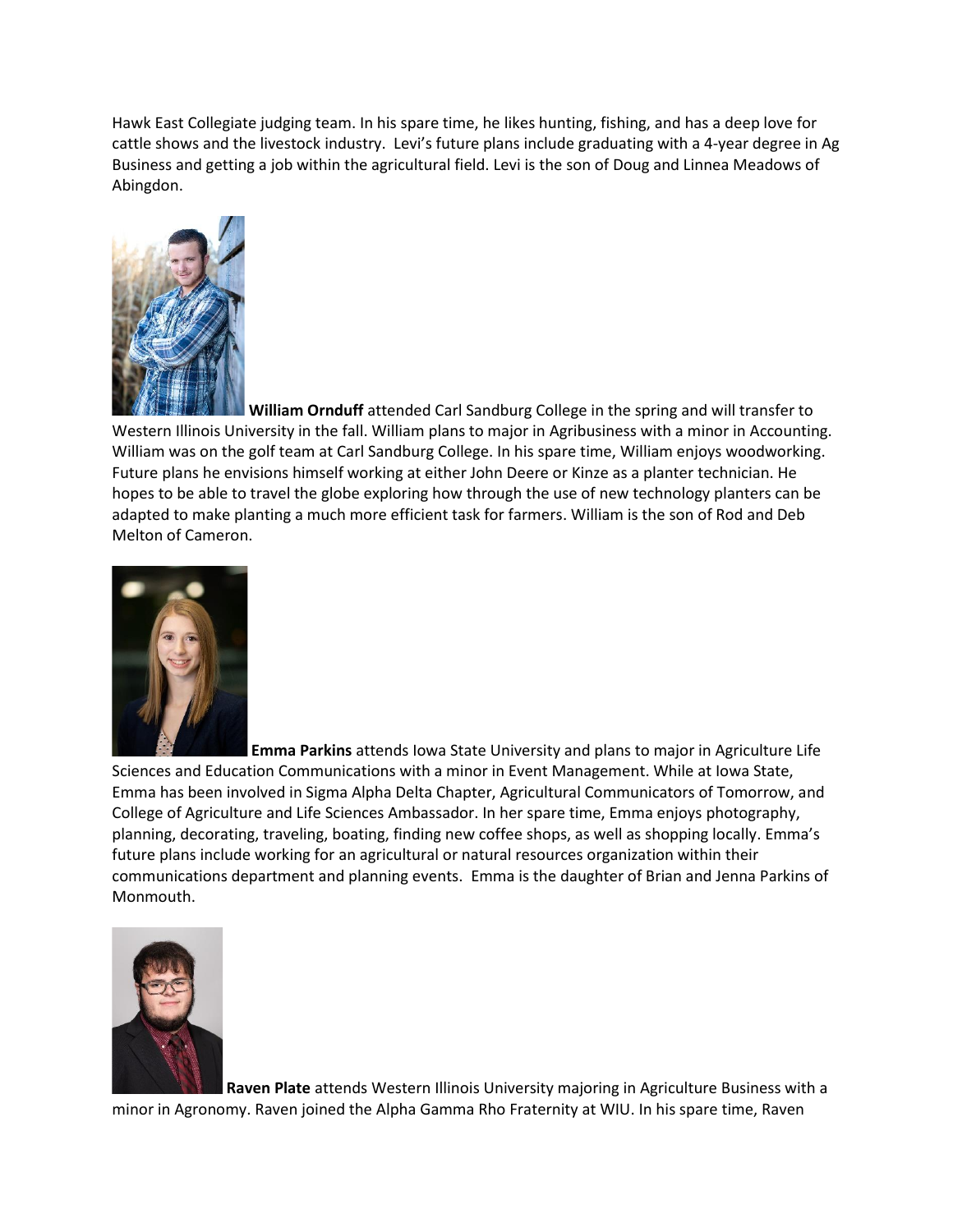enjoys working on vehicles and anything to do with mechanics. His favorite thing to do is restoring tractors. In the future, Raven hopes to become a statewide agronomist for a big company like Nutech or Corteva. Raven is the son of Richard and Tiffany Plate of Stronghurst.



**Ashlyn Quinn** is attending University of Illinois at Urbana-Champaign majoring in Natural Resources and Environmental Sciences with a double minor in Crop and Soil Management as well as Spatial and Quantitative Methods in NRES. While at U of I, Ashlyn has been involved in the Illini Swim Club, and 4-H House Cooperative Sorority. In her spare time, Ashlyn enjoys dancing, swimming, reading, as well as anything outside such as simple walks to hikes or playing games and sports. Ashlyn's future includes researching the impacts of climate smart agricultural practices on soil. She also wants to educate farmers and advocate for these practices to increase where these practices are implemented. Ashlyn is the daughter of Ken and Amy Quinn of Monmouth.



**Dexter Ricketts** graduated from West Central High School in the spring and plans to attend Black Hawk College in the fall. He plans to major in Ag Transfer/Animal Science with a minor in Agribusiness. While at West Central, Dexter was involved in football, FFA, livestock judging as well as poultry and meats judging. In his spare time, Dexter enjoys livestock judging, showing cattle, playing football, working out and cooking. Dexter's future plans include becoming a feed representative for a feed company so that he can assist local farmers with decisions in their operations on how and what to feed for the most production out of their cow/calf herds. Dexter is the son of Dudley and Julie Ricketts of Little York.



**Blake Ryner** is attending Western Illinois University majoring in Ag Science. Blake has been involved in FFA alumni, BHE Deans list as well as Phi Theta Kappa. In his spare time, Blake enjoys hunting, working on the farm and helping with township roads. After receiving his degree, Blake plans to return to the family farm as a  $7<sup>th</sup>$  generation farmer. It is very important to him to continue farming and to carry on the tradition of the family. Blake is the son of Jeffrey and Christi Ryner of Alexis.